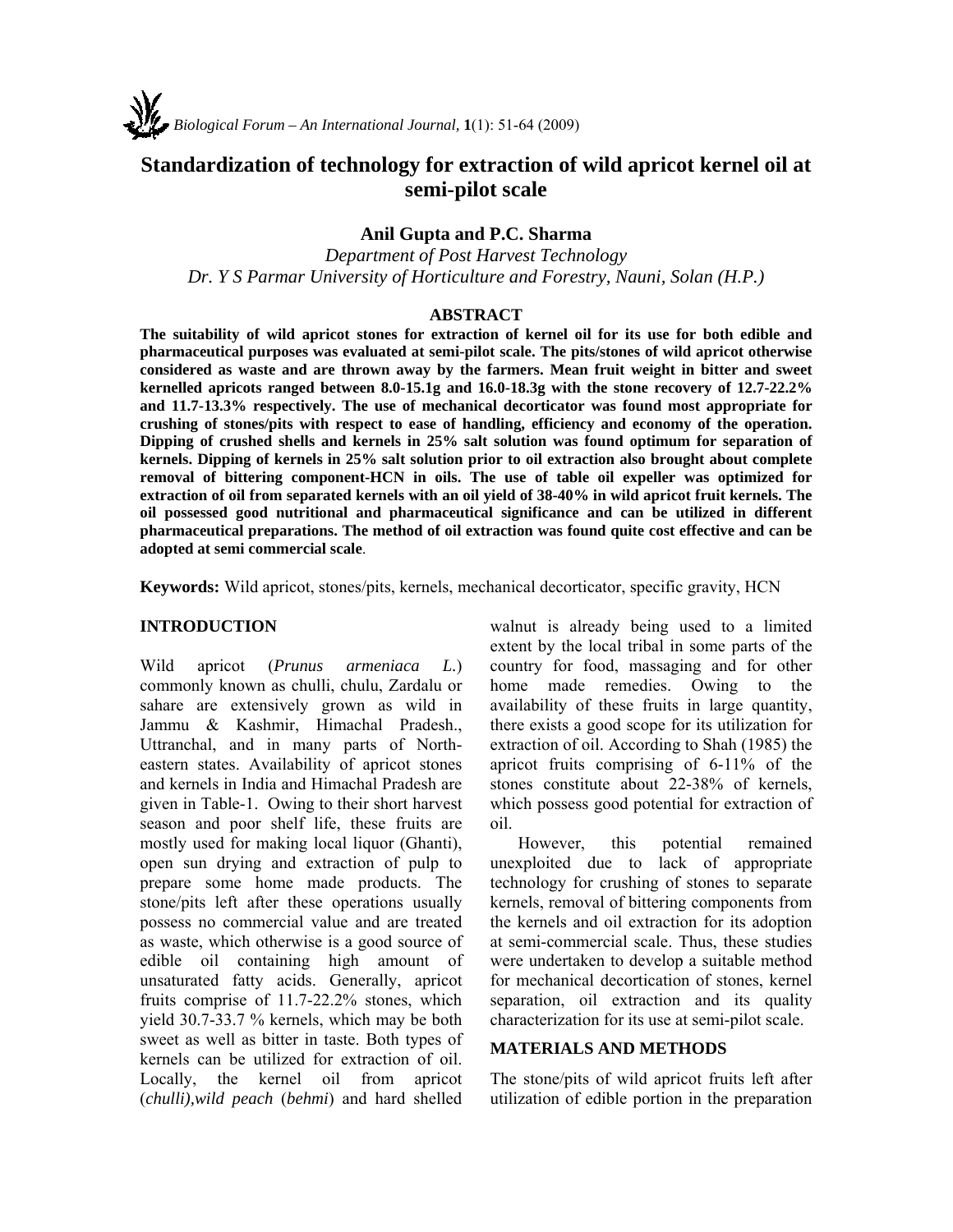of pulp were collected from Mandi, Kinnaur and Shimla areas of Himachal Pradesh. Decortication of stone/pits was carried out manually and by using mechanical decorticator, which was got fabricated from the Division of Agricultural Engineering, Indian Agricultural Research Institute, New Delhi (India). The mechanical decorticator is a type of roller crusher consisting of two rollers moving in inward opposite directions with the help of 3 HP motor and is provided with a hopper and feeder assembly. The clearance between two rollers was adjusted according to the respective size of stones. The efficiency of the mechanical decorticator was compared with that of manual breaking of stones (yield of decorticated stones per hour). The method for kernel separation from the decorticated/crushed mass was standardized by using different concentrations of salt (15, 20 and 25%) having specific gravities of 1.115, 1.158 and 1.188 respectively and compared against traditionally used manual method. The efficiency of kernel separation was calculated by measuring the quantity of separated kernels from the crushed mass in a given time interval. The oil from separated kernels was extracted by solvent extraction method using petroleum ether as the solvent and by the use of table oil expeller. Table oil expeller (M/S Sardar Engineering Company, Kanpur, India) is a 24 patti screw type oil expeller driven by 7HP motor, in which the kernels are fed into the moving hopper at predetermined flow rate, which are pressed in between rollers (worm) and side walls of the expeller. The kernels were passed through expeller 3-4 times until a thin slice of press cake is obtained. The oil after coarse filtration through a filter press was packed in presterilized glass/PET bottles and kept in a cool dry place. The oil yield was compared with the apricot oil extracted through the traditionally used oil press (portable power ghani) and baby oil expeller as well as after solvent extraction through Soxtec oil extraction apparatus (M/S Velp Scientifica, Italy).

## **Analyses**

Standard analytical procedures were followed for estimation of iodine value, saponification value, acid value and peroxide value in the extracted oils (AOAC, 1995). The specific gravity and refractive index was determined as per methods detailed by Ranganna (1997), while colour of the oils was determined by using Lovibond Colour Tintometer (Model E, AF-900) using one inch cell (Ranganna, 1986). The hydrocyanic acid was determined by using Alkaline-titration method (AOAC, 1995). The fatty acid composition of the apricot kernel oil was determined according to the method of Metcalfe *et al.* (1966) by converting oil in to respective fatty acid methyl esters and by using gas liquid chromatography (GLC). Vitamin E in the oil was estimated using method as detailed by Pearson, (1976).

*Statistical analysis*: Triplicate determinations were made for each attribute and the data pertaining to physico-chemical characteristics were statistically analysed using logarithmic transformation and Factorial Completely Randomized Design (Cochran and Cox, 1967 and Gomez and Gomez, 1984). The cost of production of apricot oil was worked out after taking in to consideration all the input parameters and adding 20% profit margin.

#### **RESULTS AND DISCUSSION**

*Physico-chemical characteristics of apricot fruits, stones and kernels:* Broadly, mean fruit and stone weight ranged between 8.0-15.1g and 1.8-1.9g respectively. The highest stone recovery was recorded in wild apricots collected from Mandi area. The shell thickness was found maximum (1.2-1.4mm) in bitter kernelled apricot stones. The kernel recovery (%) was however higher in wild apricot stones (33.7%) grown in Karsog area of Mandi district and minimum in stones collected from Shimla district (30.7%). In conformation to our results, the kernel recoveries in apricot stones of different regions was reported as 30% (Aggarwal *et al.,* 1974); 34% (Hallabo *et al.,* 1975) and 22-38% in sweet and bitter apricots (Anonymous, 2005). Further oil yield obtained through solvent extraction ranged between 45.6-46.3% found in wild bitter apricot kernels. The apricot oil yield reported by earlier workers was 35-45% (Dang *et al.,*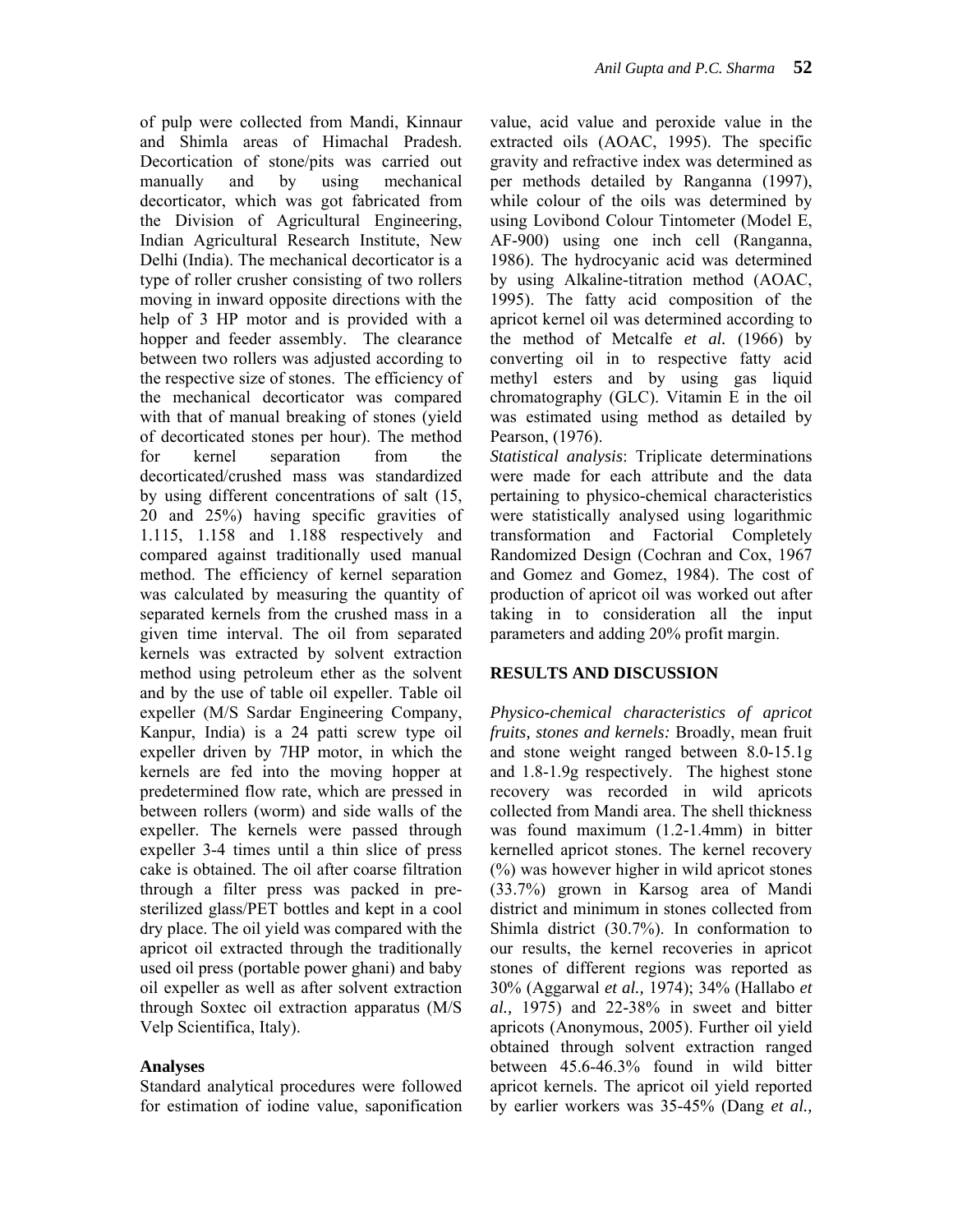1964); 48% (Parmar and Sharma, 1992) and 48.6% by Hallabo *et al* (1975). Qualitatively, the bitter apricot kernels showed the presence of HCN- a bittering component, whereas the sweet apricot kernels were completely free of this component. Further, on the basis of 13,280 metric tonnes of cultivated and wild apricots grown in India , about 1791 metric tonnes of stones can be collected, which can yield about 572 metric tonnes of kernels (Table-2). Thus, utilization of kernels for the extraction of oil can add up to 268 metric tonnes of oil in the national oil pool.

*Decortication/Crushing of Stones:* Breaking of stones/pits of wild apricots followed by separation of kernels is the most timeconsuming and difficult unit operation. Data in Table-3 reveal that only 3.2-4.4 kg of stones could be broken manually within one hour as against 120 kg decortication obtained by using mechanical decorticator within the given time interval. Further it was also observed that kernels were not crushed by using mechanical decortication while through manual crushing, sometimes kernels also got crushed, thus making the separation most difficult. Minor variation in decortication within stones of different wild apricots was due to the variation in size and hardness of the stones. Further, manual breaking of stones yielded 95.1-95.5% of crushed stones against the efficiency of 85.4-86.5% obtained by using mechanical decortication. The stones which remained uncrushed/ undecorticated were either very small in size or they passed through the sidewalls of the roller. These findings thus suggest the need for grading of stones prior to their decortication and some modification in adjustment of the rollers. Mechanical decorticator was also found very cost effective as compared to manual breaking. Thus, keeping in view the ease of handling, cost of decortication and better yield of crushed mass per unit time, and decortication of stones has been optimised.

*Kernel separation*: From the crushed mass of stones/pits, the kernels are separated manually, which is most time consuming and laborious unit operation. In order to improve the efficiency of operation, different methods of kernel separation were attempted viz.

floatation in water, specific gravity separation and manual separation. Data in Table-4 reveal that dipping crushed mass in 25% salt solution brought about complete separation of kernels which floated on the top of salt solution due to difference in density of kernels while shells settled at the bottom. Using salt solution of lower concentration i.e. 5, 10, 15% did not yield optimum separation of kernels. Similarly, dipping crushed mass in simple tap water (floatation in water) was found altogether unsuitable. Comparatively low kernel separation obtained manually was probably due to the presence of excessively crushed/pressed kernels, which were difficult to separate manually. Further, it was observed that by using specific gravity separation, 6.3- 7.3 kg kernels were got separated within one hour against the manual separation of only 610-620 g kernels. Besides, the specific gravity separation has also drastically reduced the cost of kernel separation. Thus, the use of specific gravity separation method by using 25% salt solution has been optimised for kernel separation.

*Detection and Removal of bittering component from wild apricot kernels*: The kernels from apricot stones showed the presence of hydro cyanic acid  $(HCN)$  – a bittering/toxic component, which is known to be produced due to the hydrolysis of amygdalins. The HCN contents in Bitter apricot kernels ranged between 148-173 mg/100g, however its presence was not detected in sweet kernels of wild apricot stones. The oil extracted through solvent oil extractor (Soxtec) did not contain any HCN. While oil obtained through Oil expeller did show the presence of HCN. Besides, the cake left after oil extraction through solvent extraction contained about 75% of total HCN found in the kernels. Thus the commercial method of oil extraction needs some modification in oil extraction process to minimize the presence of HCN in the oil.

The effectiveness of different methods was evaluated for removal of HCN from the apricot kernels (Table 5). With the increase in duration of the treatment, the extent of removal of HCN from the kernels increased however soaking the kernels in water to activate the inherent enzyme  $\beta$ -glucosidase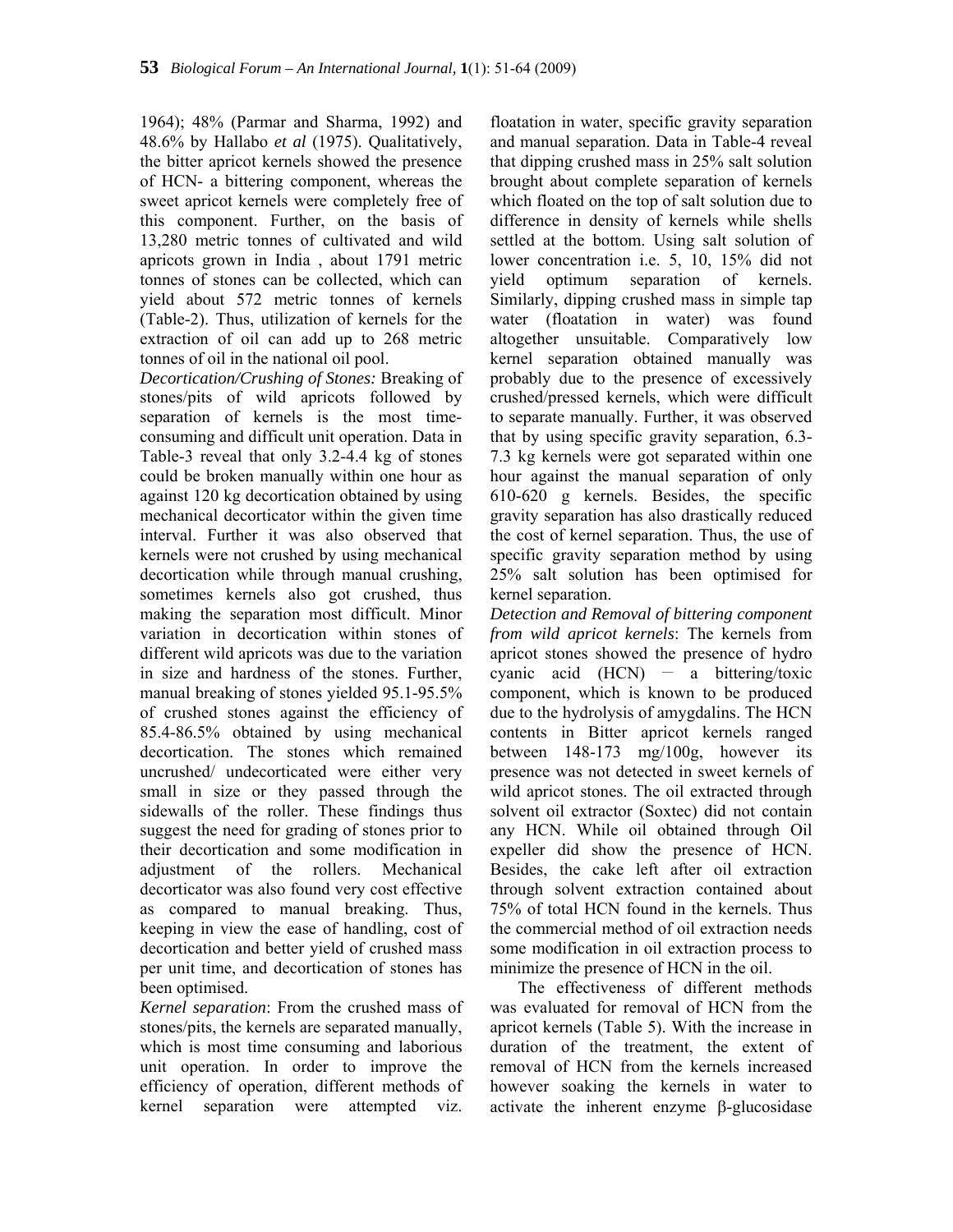(emulsin) did not exert any appreciable effect on removal of HCN from the kernels as immersion of kernels in water up to 60 minutes could reduce the HCN only up to 12.36-15.03 % in apricot kernels. However, dipping of kernels in 5ppm  $\beta$ -glucosidase for 40-50 minutes resulted in complete detoxification of apricot kernels but this method is so costly.

Further, blanching of kernels did help in almost complete detoxification of apricot kernels from the HCN contents. Among different methods of detoxification the use of 10 % sodium thiosulphate for different intervals was found to be most effective for complete detoxification depending upon the initial HCN levels in kernels from different locations. Earlier, the dipping of kernels in 20 % salt solution of 1.158 specific gravity for 5 minutes was standardized for complete removal of HCN (Sharma *et al*. 2004). Further, it is reported that the apricot kernel oil free of hydro-cyanic acid, which might be attributed to the type of apricot kernels used for extraction, as kernels from sweet kernelled apricots are known to be free of hydro-cyanic acid (Hallabo *et al*, 1975).

However, dipping of kernels in 10 % sodium thiosulphate solution was found most effective as sulphur containing compounds like sodium thiosulphate is often used as a part of antidotal treatment to ensure that there is ample sulphur available to detoxify all the cyanide. The detoxification was probably achieved due to reaction of sodium thiosulphate with the cyanide to form sodium thiocyanate, which could get solubilized in water. The extents of HCN present in the oil and press cake after each treatment is presented in Table 6. The oil and press cake obtained from kernels after blanching for 20 minutes and immersion in 10% sodium thiosulphate solution for 30-40 minutes did not show any presence of HCN, while, the oil and press cake obtained after immersion in water at different intervals showed the presence of HCN in both oil and press cake.

*Kernel oil extraction:* The mean oil yield from apricot kernels extracted by using table oil expeller was 37.5-38.5 % against the oil recovery of 31.5-32.0% and 28.5-29.0% obtained through baby oil expeller and oil press (power ghani) respectively (Table-7). Comparatively low oil yield through oil press was probably due to the exertion of less pressure for oil extraction and the use of wooden contact parts, which are known to absorb some oil during extraction processes. The oil recovery through solvent extraction was however 45.6-47.0%. Comparatively low oil yield through oil press was probably due to the exertion of less pressure for oil extraction and the use of wooden contact parts, which are known to absorb some oil during the extraction process. Thus, the use of table oil expeller was found most appropriate with appreciably higher oil yield with minimum HCN and has been optimized for its use at commercial scale. It also involved minimal exposure of kernels to heat thus preserving the natural flavour of oil.

*Quality characteristics of apricot kernel oil:* The wild apricot kernel oil extracted through different methods was evaluated for physicochemical characteristics and the visual appearance of extracted oil was observed to be light to deep yellow in colour. Further, the oil obtained through solvent extraction and oil press had the iodine value of 100.2-100.4 g  $I_2/100g$  as against the value of 100.2-100.8g  $I_2/100g$  obtained in oil extracted through table oil expeller (Table-8). The effect of oil extraction method however was found to be non- significant. The saponification value (mgKOH/g oil) representing the average molecular weight of the oil was recorded as 189.5 – 191.1 in the oil extracted through solvent extraction method, 190.9 – 191.9 in the oil extracted through oil press and 191.5- 192.7 in oil obtained from table oil expeller. Similarly, the peroxide value (meq/kg oil) was recorded lowest in oils extracted through solvent extraction (5.1-5.4) while, the oil extracted through oil press showed highest peroxide value of 6.6-6.7 followed by the oil extracted by using baby oil expeller (6.5–6.7). Further, the apricot kernel oil extracted by using either methods of extraction did not show much variation in its quality characteristics except for peroxide value which was slightly higher under both the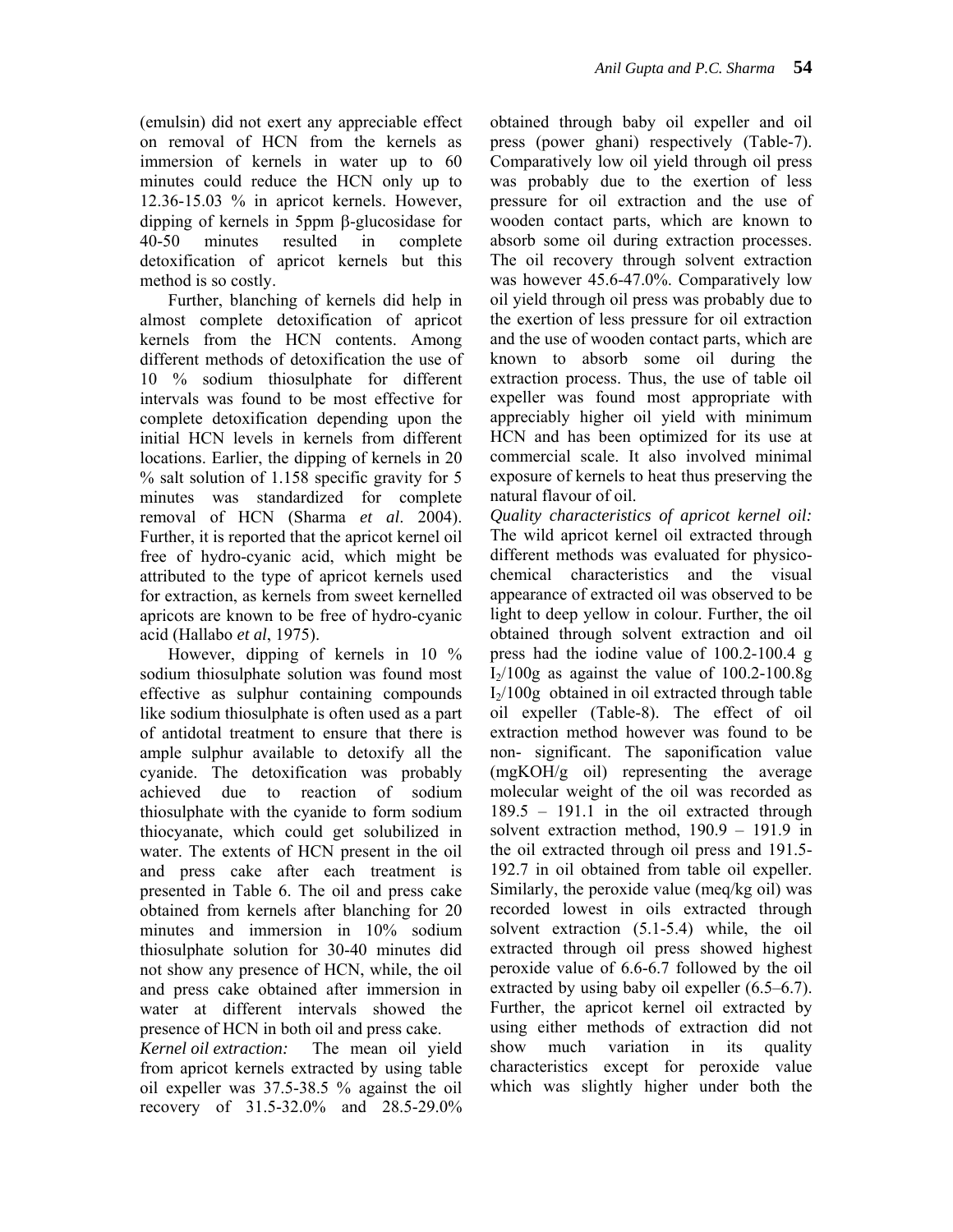method of oil extraction i.e. oil press and table oil expeller.

*Fatty acid composition of apricot kernel oil***:** The fatty acids in the apricot kernel oil were identified as palmitic (7.79%), palmitoleic (0.48%), stearic (0.93%), oleic (62.07%), linoleic (27.76%) and linolenic acid (1.42%). It was found that apricot oil possessed an appreciable proportion of unsaturated fatty acids which comprised of 62.55 per cent monounsaturates and 29.18 per cent polyunsaturates. While the saturates were only 8.72 per cent thus the ratio between unsaturates and saturates (U/S) was recorded as 10.51. Among the unsaturated fatty acids, oleic acid (C  $_{18:1}$ ) and linoleic acid (C  $_{18:2}$ ) were the predominant acids in apricot kernel oil (Table-9).

Earlier, Sherin *et al*. (1993) recorded a value of 68.88% oleic acid and 15.77 % linoleic acid in kernel oil of NJA-13 apricot cultivar grown in Pakistan. Beyer and Melton (1990) also reported the presence of 69% and 26% of oleic and linoleic acid respectively in apricot kernel oil. According to Kapoor *et al*., (1987) the oleic and linoleic acid content of different cultivars of apricot grown in Ladakh region ranged between 50.95 to 83.33% and 9.62 to 45.90% respectively. The oils rich in polyunsaturated fatty acids have been shown to reduce the risk of cardio vascular diseases (Agar *et al*.1995). Linoleic and linolenic acids are essential fatty acids and are important for maintenance of skin, hair growth, regulation of cholesterol metabolism and maintenance of cell membrane integrity (Sardesai, 1997). Thus, apricot oil possesses special dietary importance and can be used for both edible and pharmaceutical purposes.

*Cost of production*: The cost of production of apricot oil has been calculated assuming processing of 1000kg apricot stones to extract oil within one month. Data in Table-10 reveals that from 1000kg stones, about 320kg kernels are obtained to extract 121.6kg oil. For establishment of oil extraction unit a sum of Rs. 1,31,000/- is required for procurement of machinery excluding the cost of land and building. Total recurring cost including depreciation cost and interest on the capital works out to Rs. 29,070/- for extraction of

121.6kg oil. While total cost of production including 20% profit margin has been calculated to be Rs. 287/- per kg against the prevalent sale price of Rs. 300/- per kg. It is further revealed that cottage scale unit can generate employment for atleast one person per unit to process apricot stones with profit margins of 20-25%.

Thus utilization of apricot kernels for extraction of oils seems to be a profitable proposition for the efficient utilization of stones/pits which otherwise is thrown as a waste. Preparation of such oils may also open an avenue for their utilization in various purposes viz., pharmaceuticals, and cosmetics and in the food industry. Establishment of oil extraction unit adjoining fruit processing unit would not only supplement processor's income but also help in checking environment pollution.

### **REFERENCES**

- Agar, I.I, Sarminato, C., Ciarces, R., Kaska, N., Kafkas, S. and Ali, B.E. 1995. Compositional changes of fatty acids during the development of embryo in *Pistana vera*. *Acta Horticulturae,* **419**: 405-410.
- Aggarwal, K.K., Masood, K., Bedi, K.L. and Narsimha, M.B. 1974. Commercial utilization of wild apricot kernels. *Journal of the Oil Technologists Association of India* **6**(3): 67-69.
- Anonymous, 2003. Area and production of fruits in Himachal Pradesh. Department of Horticulture, Himachal Pradesh, Shimla.
- Anonymous, 2005. Pure organic apricot oil: pharmaceuticals, cosmetics and perfume manufacturers and confectioners. www.business.com*.*
- AOAC, 1995. Official methods of analysis. Association of Official Analytical Chemists, Hortwitz, W. (Ed.), 16th ed. Washington, D.C. USA.
- Beyer, R. and Melton, L.D. 1990. Composition of New Zealand apricot kernels. *New Zealand Journal Crop Horticultural Science,* **18**(1): 39-42.
- Cochran, W.G. and Cox, C.M. 1967. Experimental Designs. John Willey and Sons, Inc. New York
- Dang, R.L., Narayanan, R. and Rao, P.S. 1964. Kumaon apricot kernel oil: its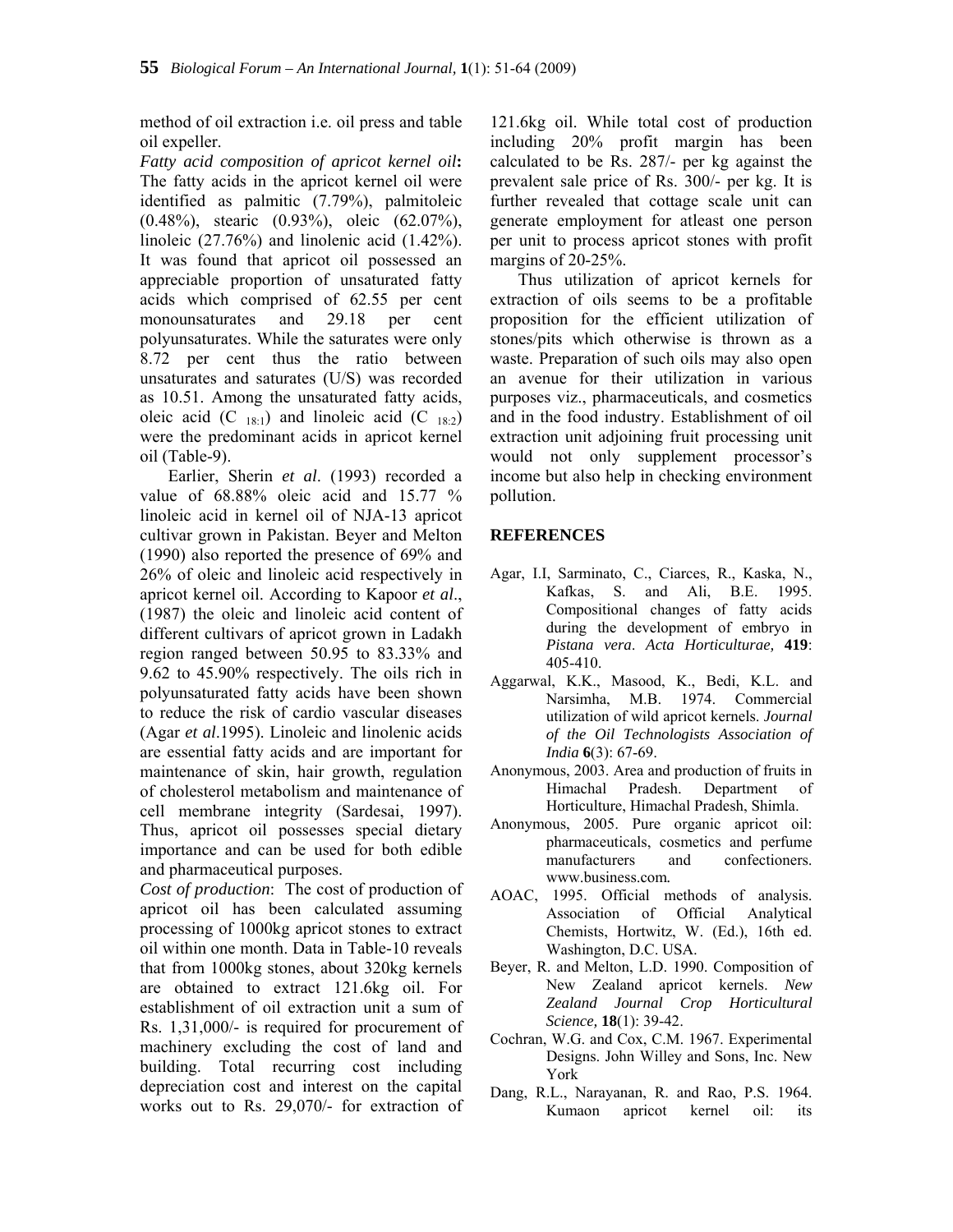composition and utilization. *Indian Oilseeds Journal,* **8**(2): 110-115.

- FAO, 2005. FAO Production Year Book. Food and Agriculture Organization, Rome, Italy.
- Gomez, K.A. and Gomez, A.A. 1984. Statistical Procedures for Agricultural Research.  $2^{nd}$ ed. John Willey & Sons, New York pp.1-240
- Hallabo, S.A.S., Wakeil-El, F.A. and Morsi, M.K. S. 1975. Chemical and physical properties of apricot kernels, apricot kernel oil and almond kernel oil. *Egyptian Journal of Food Science,* **3**(1-2): 1-6.
- Kapoor, N., Bedi, K.L. and Bhatia, A.K. 1987. Chemical composition of varieties of apricot and their kernels grown in Ladakh region. *Journal of Food Science and Technology,* **24**: 141-142.
- Metcalfe, L.D., Schmitz, A.A. and Pelker, J.R. 1966. Rapid preparation of fatty acids for gas chromatographic analysis. *Analytical Chemistry,* **33**: 363-364
- Pearson, D. 1976. The chemical analysis of foods. J.A. Churchill. London.
- Parmar, C. and Sharma, A.K. 1992. Chulli- a wild apricot from Himalayan cold desert region. *Fruit Varieties Journal,* **46**(1): 35- 36.
- Ranganna, S. 1997. Handbook of analysis and quality control for fruits and vegetable products. 2<sup>nd</sup> ed. Tata McGraw Hill Publishing Co. Ltd. New Delhi, India. p. 1112.
- Sardesai, H. 1997. The essential fatty acids. *Nutrition Clinical Practical,*179.
- Shah, G.H. 1985.Efect of processing factors on the quality of peach and apricot pulps and Physico- chemical changes during storage. Ph D Thesis, Punjab Agriculture University, Ludhiana, India.
- Sharma, P.C., Sharma, R. and Kamboj, P. 2004. Methodology for Extraction of Kernel Oil. Practical Manual. Dr. Yashwant Singh Parmar University of Horticulture and Forestry, Solan (H.P.) India pp.1-23
- Sherin, I., Azra, Y., Khan, M.R. and Sufi, N.A. 1994. Fatty acid composition of apricot kernel oil. *Sarhad Journal of Agriculture,* **9**(2): 113-116.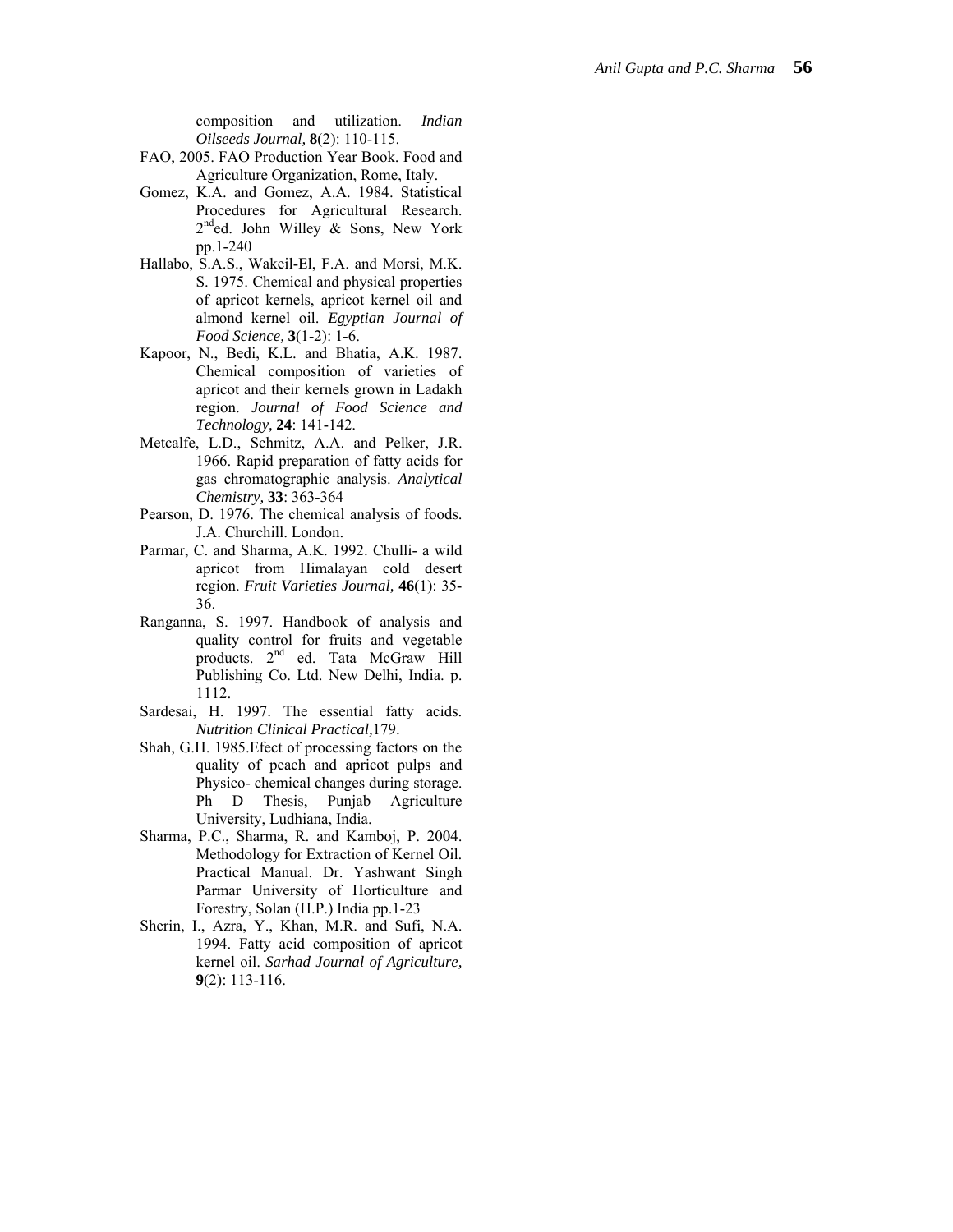| <b>Parameters</b>                      | <b>Mandi</b>     | <b>Shimla</b> | <b>Kinnaur</b> | <b>Mean</b>   | $CD_{0.05}$              |  |
|----------------------------------------|------------------|---------------|----------------|---------------|--------------------------|--|
| Fruit kernel type                      | <b>Bitter</b>    | <b>Bitter</b> | <b>Bitter</b>  | <b>Bitter</b> |                          |  |
| Weight of fruit, g                     | 8.0              | 15.1          | 12.8           | 12.0          | 0.24                     |  |
| Size of fruits                         |                  |               |                |               |                          |  |
| (i) Horizontal dia, mm                 | 24.0             | 26.7          | 25.3           | 25.3          | 0.14                     |  |
| (ii) Vertical dia, mm                  | 22.4             | 25.0          | 23.7           | 23.7          | 0.16                     |  |
| Fruit density, g/cc                    | 1.3              | 1.3           | 1.2            | 1.3           | 0.01                     |  |
| Pulp weight, g                         | 6.2              | 13.2          | 10.9           | 10.1          | 0.24                     |  |
| Pulp, %                                | 77.8             | 87.3          | 85.6           | 84.3          |                          |  |
| Stone weight, g                        | 1.8              | 1.9           | 1.9            | 1.9           | 0.03                     |  |
| Stone recovery, %                      | 22.2             | 12.7          | 14.4           | 15.6          | 0.23                     |  |
| Pulp/stone ratio                       | 3.5              | 6.9           | 5.5            | 5.3           |                          |  |
| Size of stones/pits                    |                  |               |                |               |                          |  |
| (i) Horizontal dia, mm                 | 16.8             | 19.7          | 16.8           | 17.8          | 0.16                     |  |
| (ii) Vertical dia, mm                  | 15.8             | 16.4          | 15.8           | 16.0          | 0.09                     |  |
| (iii) Thickness, mm                    | 11.0             | 11.1          | 11.0           | 11.0          | 0.10                     |  |
| Shell weight, g                        | 1.18             | 1.33          | 1.27           | 1.26          | 0.02                     |  |
| Shell thickness, mm                    | 1.4              | 1.3           | 1.2            | 1.3           | 0.01                     |  |
| Kernel weight, g                       | 0.60             | 0.59          | 0.58           | 0.59          | 0.01                     |  |
| Kernel recovery, %<br>(on stone basis) | 33.7             | 30.7          | 31.4           | 31.9          | 0.32                     |  |
| Stone/kernel ratio                     | 3.0              | 3.2           | 3.1            | 3.1           |                          |  |
| Size of kernel                         |                  |               |                |               |                          |  |
| (i) Horizontal dia, mm                 | 12.9             | 16.1          | 12.7           | 13.9          | 0.10                     |  |
| (ii) Vertical dia, mm                  | 10.6             | 10.1          | 10.3           | 10.3          | 0.11                     |  |
| (iii) Thickness, mm                    | 8.5              | 7.2           | 8.4            | 8.0           | 0.16                     |  |
| Kernel density, g/cc                   | 1.0              | 1.0           | 1.0            | 1.0           | $\overline{\phantom{0}}$ |  |
| Kernel moisture, %                     | 4.1              | 4.0           | 4.1            | 4.1           |                          |  |
| Oil recovery, %                        | 45.6             | 46.3          | 46.3           | 46.1          | 0.57                     |  |
| Moisture in oil, %                     | 0.25             | 0.26          | 0.26           | 0.26          |                          |  |
| HCN in kernels                         | $\boldsymbol{+}$ | $+$           | $+$            |               | $\overline{\phantom{a}}$ |  |

Table 1. Physico-chemical characteristics of apricot fruits, stones and their kernels collected from different locations in Himachal Pradesh.

(+)= HCN present; Karsog, Mandi (930-935 m amsl.); Jubbal, Shimla (1850-2000 m amsl); Kalpa, Kinnaur, (2190-2250 m amsl)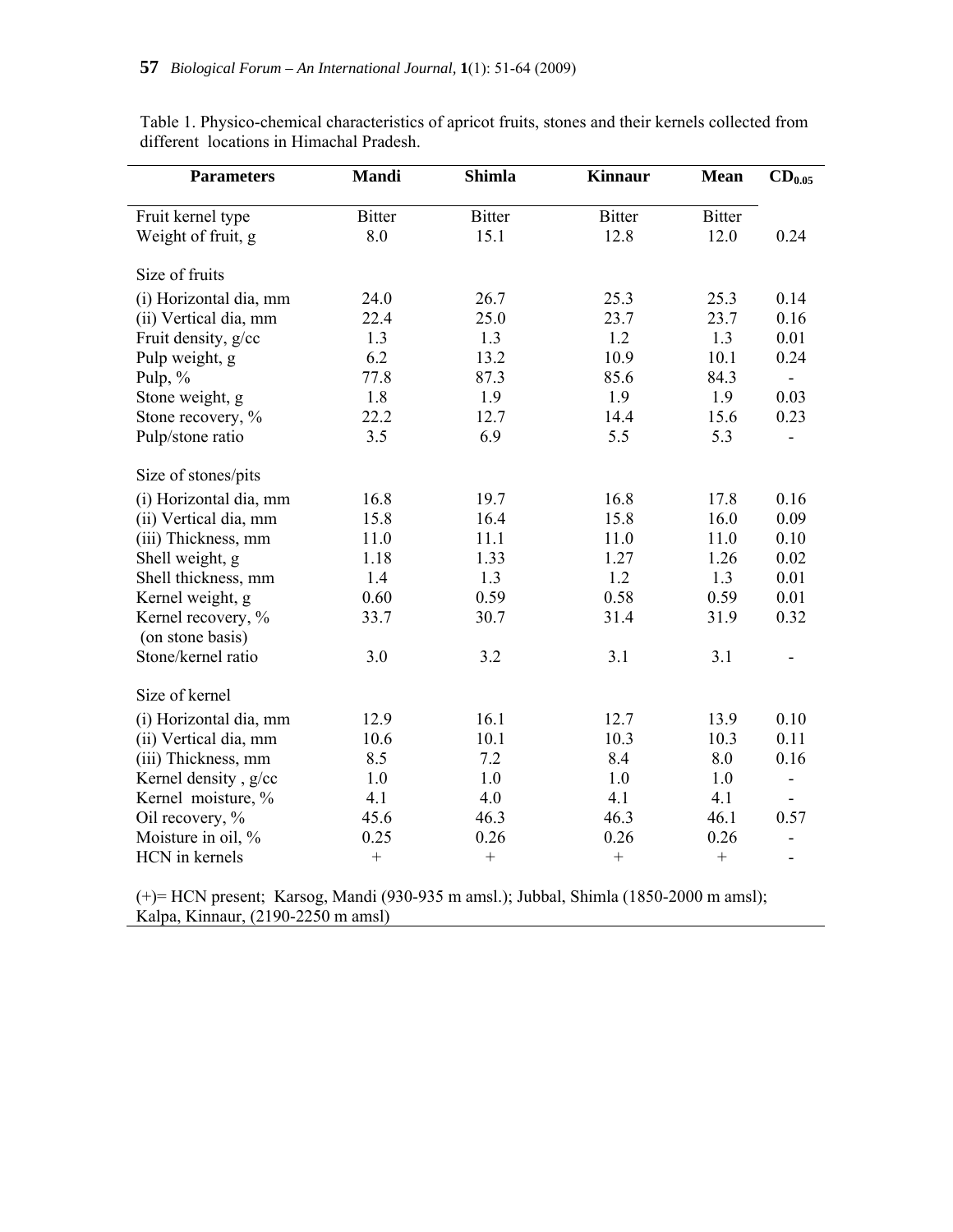| <b>Cultivated</b><br>apricot                         | Fruits,<br><b>MT</b> | Stone,<br>$\frac{6}{6}$ | <b>Availability</b><br><b>of</b><br>stones, MT | Kernel, %                                                               | <b>Availability</b><br>of kernels,<br><b>MT</b> | Oil<br>yield,<br>$\%$ | <b>Expected</b><br>oil yield,<br>МT |
|------------------------------------------------------|----------------------|-------------------------|------------------------------------------------|-------------------------------------------------------------------------|-------------------------------------------------|-----------------------|-------------------------------------|
| India *                                              | 10,000               | 12.5                    | 1,250.0                                        | 31.9                                                                    | 398.8                                           | 47.2                  | 188.2                               |
| $HP**$<br>Wild<br>apricot                            | 1,450                | 12.5                    | 181.3                                          | 31.9                                                                    | 57.8                                            | 47.2                  | 27.3                                |
| $H.P.$ ***                                           | 3,280                | 16.5                    | 541.2                                          | 32.1                                                                    | 173.7                                           | 46.1                  | 80.1                                |
| <b>Total in</b><br>H.P. (wild<br>$+$<br>cultivated)  | 4,730                |                         | 722.5                                          |                                                                         | 231.5                                           |                       | 107.4                               |
| <b>Total in</b><br>India<br>$(wild +$<br>cultivated) | 13,280               |                         | 1,791.2                                        |                                                                         | 572.5                                           |                       | 268.3                               |
| ∗                                                    |                      |                         |                                                | FAO, 2005; ** Anonymous, 2006; *** Approximate Yield; MT= Metric tonnes |                                                 |                       |                                     |

Table 2. Availability of apricot fruits, stones/pits, kernels and expected oil yield in India and Himachal Pradesh

Table 3. Standardization of a method for decortication of apricot stones/pits obtained from different locations in Himachal Pradesh

l,

| Location    | <b>Decorticated stones (yield)</b><br>kg/hour |                   | Grand<br><b>Mean</b> | (%) Decortications | Grand<br>Mean     |      |
|-------------|-----------------------------------------------|-------------------|----------------------|--------------------|-------------------|------|
|             | <b>Manual</b>                                 | <b>Mechanical</b> |                      | Manual             | <b>Mechanical</b> |      |
| Mandi       | 3.2                                           | 120.0             | 61.6                 | 95.1               | 86.5              | 90.8 |
| Shimla      | 3.8                                           | 120.0             | 61.9                 | 95.2               | 85.5              | 92.4 |
| Kinnaur     | 4.4                                           | 120.0             | 62.2                 | 95.5               | 85.4              | 90.4 |
| <b>MEAN</b> | 3.8                                           | 120.0             |                      | 95.3               | 85.8              |      |

Karsog, Mandi (930-935 m amsl.); Jubbal, Shimla (1850-2000 m amsl); Kalpa, Kinnaur, (2190- 2250 m amsl)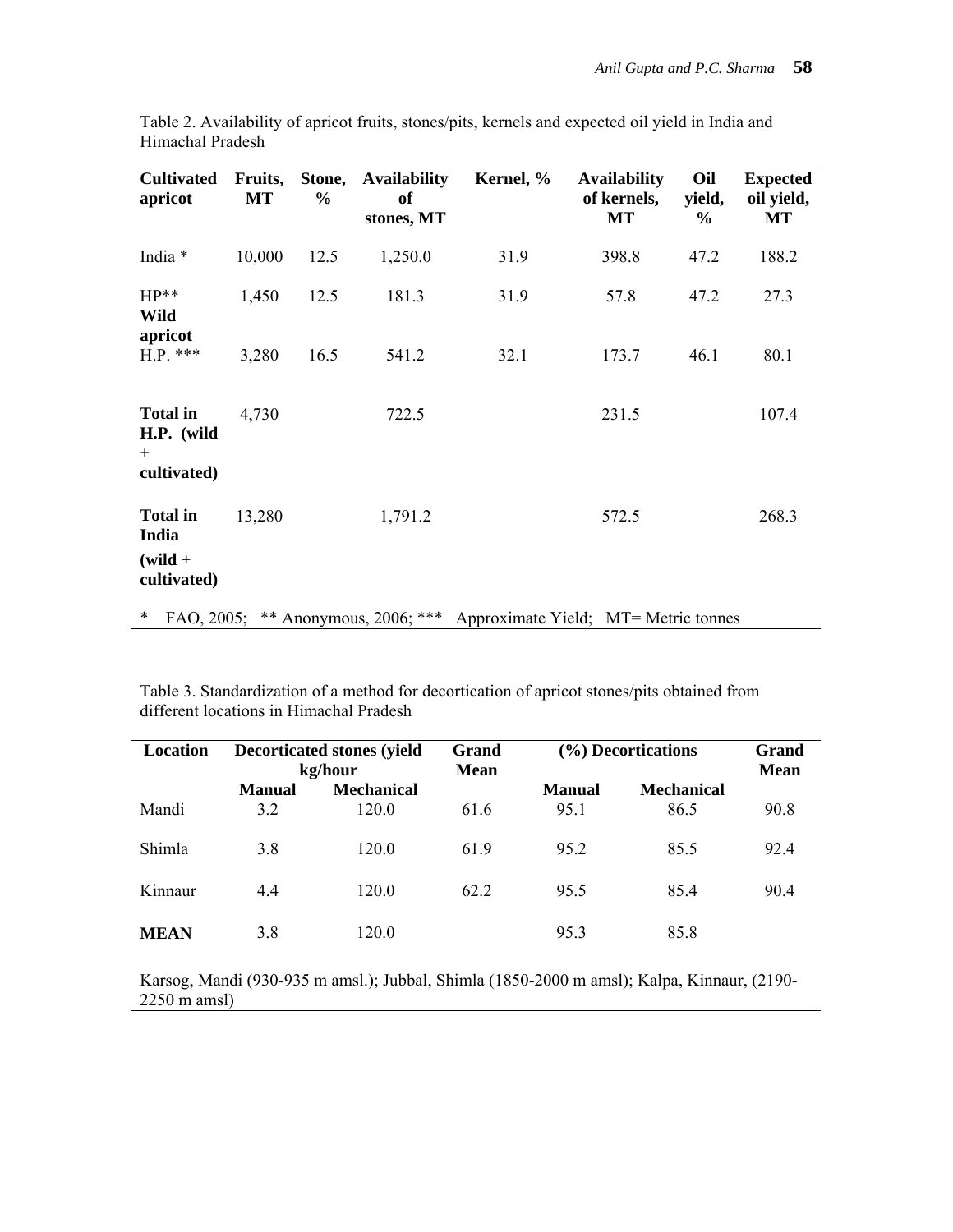| Location   | Kernel yield (Kg/hour)      |                                        |       |                                                     |             |  |  |  |  |  |
|------------|-----------------------------|----------------------------------------|-------|-----------------------------------------------------|-------------|--|--|--|--|--|
|            | <b>Manual</b><br>separation | <b>Mechanical</b><br><b>Separation</b> | Water | <b>Specific gravity</b><br>separation (25%<br>salt) | <b>Mean</b> |  |  |  |  |  |
| Mandi      | 0.620                       | 3.7                                    | 0.0   | 7.0                                                 | 2.8         |  |  |  |  |  |
| Shimla     | 0.610                       | 3.7                                    | 0.0   | 6.3                                                 | 2.7         |  |  |  |  |  |
| Kinnaur,   | 0.610                       | 3.9                                    | 0.0   | 7.3                                                 | 2.9         |  |  |  |  |  |
| Mean $(M)$ | 0.613                       | 3.8                                    | 0.0   | 6.9                                                 |             |  |  |  |  |  |

Table 4. Efficiency of kernels separation (Kg/hour) from decorticated mass of stones/pits of apricots.

Karsog, Mandi (930-935 m amsl.); Jubbal, Shimla (1850-2000 m amsl); Kalpa, Kinnaur, (2190- 2250 m amsl)

Table 5. Standardization of method for removal of hydro-cyanic acid (HCN) from bitter apricot kernels.

| Location      | <b>Treatment</b> | Residual HCN, mg/100 g kernels |                  |                  |                  |                  |  |  |  |
|---------------|------------------|--------------------------------|------------------|------------------|------------------|------------------|--|--|--|
|               | duration,        | <b>Immersion</b>               | <b>Immersion</b> | <b>Immersion</b> | <b>Blanching</b> | <b>Immersion</b> |  |  |  |
|               | min.             | in water                       | in 5 ppm         | in $25%$         |                  | in 10 %          |  |  |  |
|               |                  |                                | β-               | salt             |                  | sodium           |  |  |  |
|               |                  |                                | glucosidase      | solution         |                  | thiosulphate     |  |  |  |
|               |                  |                                | solution         |                  |                  | solution         |  |  |  |
|               | Initial $(0)$    | 148.00                         | 148.00           | 148.00           | 148.00           | 148.00           |  |  |  |
|               |                  | (0.00)                         | (0.00)           | (0.00)           | (0.00)           | (0.00)           |  |  |  |
| Karsog,       | 10               | 148.00                         | 118.00           | 130.00           | 135.00           | 92.50            |  |  |  |
| Mandi         |                  | (0.00)                         | (20.27)          | (12.16)          | (8.78)           | (37.50)          |  |  |  |
| $(930-935)$ m | 20               | 148.00                         | 68.00            | 121.00           | 98.33            | 21.00            |  |  |  |
| amsl)         |                  | (0.00)                         | (54.05)          | (18.24)          | (33.56)          | (85.81)          |  |  |  |
|               | 30               | 141.90                         | 41.66            | 74.03            | 42.66            | 0.00             |  |  |  |
|               |                  | (4.12)                         | (71.85)          | (49.98)          | (71.18)          | (100.00)         |  |  |  |
|               | 40               | 140.10                         | 0.00             | 26.44            | 0.00             | 0.00             |  |  |  |
|               |                  | (5.34)                         | (100.00)         | (82.13)          | (100.00)         | (100.00)         |  |  |  |
|               | 50               | 134.86                         | 0.00             | 10.05            | 0.00             | 0.00             |  |  |  |
|               |                  | (8.88)                         | (100.00)         | (93.21)          | (100.00)         | (100.00)         |  |  |  |
|               | 60               | 129.70                         | 0.00             | 0.00             | 0.00             | 0.00             |  |  |  |
|               |                  | (12.36)                        | (100.00)         | (100.00)         | (100.00)         | (100.00)         |  |  |  |
|               | Initial $(0)$    | 173.00                         | 173.00           | 173.00           | 173.00           | 173.00           |  |  |  |
|               |                  | (0.00)                         | (0.00)           | (0.00)           | (0.00)           | (0.00)           |  |  |  |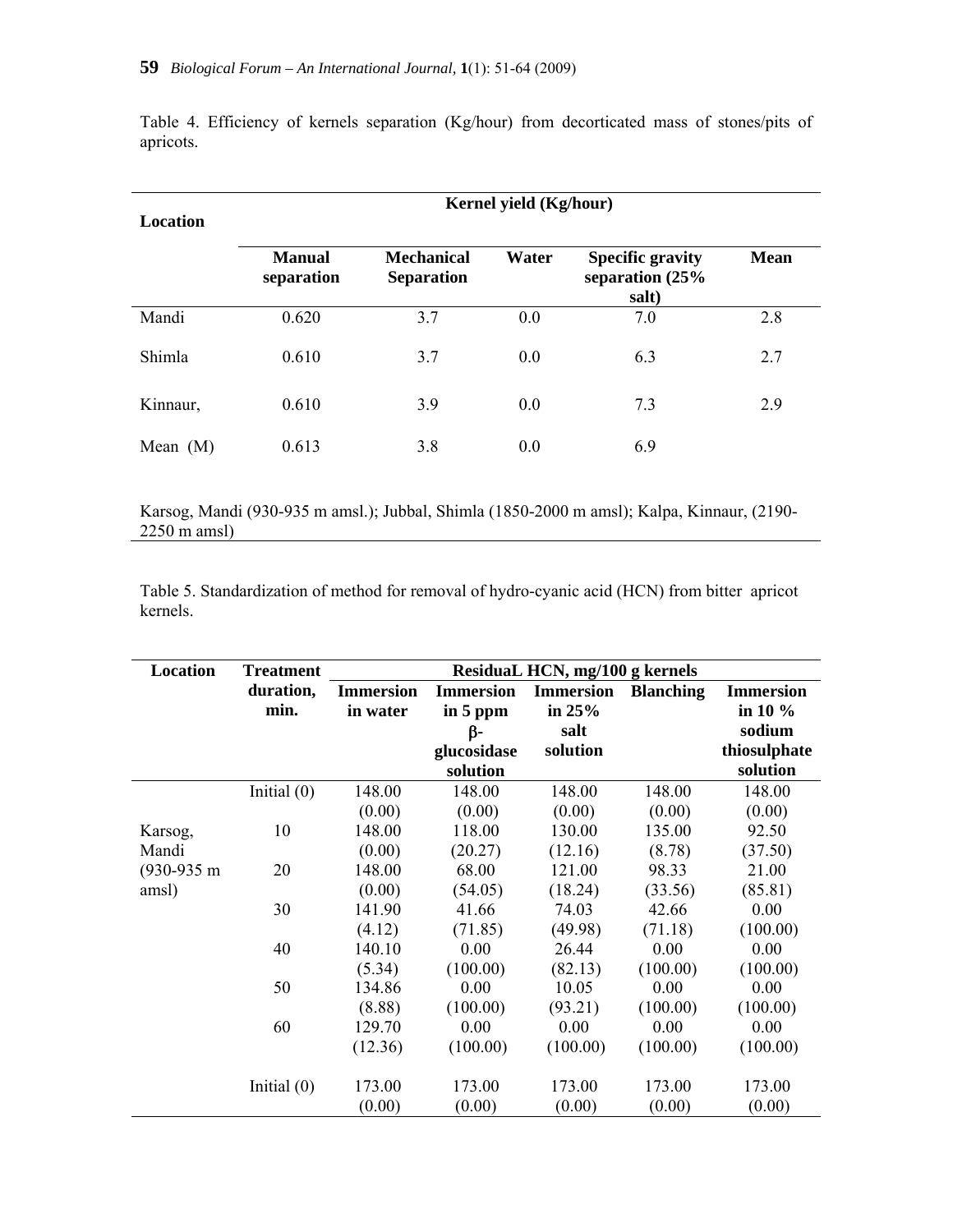| Jubbal,         | 10            | 173.00  | 142.00                                                          | 160.00   | 161.50   | 129.00   |
|-----------------|---------------|---------|-----------------------------------------------------------------|----------|----------|----------|
| Shimla          |               | (0.00)  | (17.91)                                                         | (7.51)   | (6.64)   | (25.43)  |
| $(1850 - 2000)$ | 20            | 170.83  | 96.49                                                           | 140.00   | 118.46   | 76.75    |
| m amsl)         |               | (1.25)  | (44.22)                                                         | (19.08)  | (31.52)  | (55.63)  |
|                 | 30            | 167.76  | 61.90                                                           | 110.45   | 82.47    | 42.51    |
|                 |               | (3.03)  | (64.22)                                                         | (36.16)  | (52.33)  | (75.42)  |
|                 | 40            | 162.03  | 31.76                                                           | 82.47    | 48.50    | 19.96    |
|                 |               | (6.34)  | (81.64)                                                         | (52.33)  | (71.97)  | (88.46)  |
|                 | 50            | 153.96  | 0.00                                                            | 32.00    | 0.00     | 0.00     |
|                 |               | (11.00) | (100.00)                                                        | (81.50)  | (100.00) | (100.00) |
|                 | 60            | 147.00  | 0.00                                                            | 0.00     | 0.00     | 0.00     |
|                 |               | (15.03) | (100.00)                                                        | (100.00) | (100.00) | (100.00) |
|                 | Initial $(0)$ | 154.00  | 154.00                                                          | 154.00   | 154.00   | 154.00   |
|                 |               | (0.00)  | (0.00)                                                          | (0.00)   | (0.00)   | (0.00)   |
| Kalpa,          | 10            | 154.00  | 129.50                                                          | 132.20   | 140.5    | 126.50   |
| Kinnaur         |               | (0.00)  | (15.91)                                                         | (14.15)  | (8.76)   | (17.85)  |
| $(2190 - 2250)$ | 20            | 154.00  | 96.49                                                           | 108.30   | 110.03   | 82.47    |
| m amsl)         |               | (0.00)  | (37.34)                                                         | (29.68)  | (28.55)  | (46.45)  |
|                 | 30            | 150.00  | 62.10                                                           | 84.24    | 74.20    | 40.13    |
|                 |               | (2.60)  | (59.68)                                                         | (45.30)  | (51.82)  | (73.94)  |
|                 | 40            | 147.00  | 20.16                                                           | 42.00    | 46.80    | 0.00     |
|                 |               | (4.54)  | (86.91)                                                         | (72.72)  | (69.61)  | (100.00) |
|                 | 50            | 142.00  | 0.00                                                            | 12.50    | 0.00     | 0.00     |
|                 |               | (7.79)  | (100.00)                                                        | (91.88)  | (100.00) | (100.00) |
|                 | 60            | 134.00  | 0.00                                                            | 0.00     | 0.00     | 0.00     |
|                 |               | (12.98) | (100.00)                                                        | (100.00) | (100.00) | (100.00) |
|                 |               |         | * Figures in parenthesis represent % HCN removal/detoxification |          |          |          |

Table 6. Effect of apricot kernels treatment on residual hydrocyanic acid (mg HCN/100g) in extracted kernel oil and press cake fro table oil expeller.

| <b>Treatments</b>                                        |                      | Duration, min |                      |        |                      |         |                      |         |
|----------------------------------------------------------|----------------------|---------------|----------------------|--------|----------------------|---------|----------------------|---------|
|                                                          | $\boldsymbol{0}$     |               | 20                   |        | 40                   |         | 60                   |         |
|                                                          | <b>Press</b><br>cake | oil           | <b>Press</b><br>cake | oil    | <b>Press</b><br>cake | oil     | <b>Press</b><br>cake | oil     |
|                                                          | 90.0                 | 42.0          | 78.0                 | 34.0   | 55.0                 | 28.0    | 40.0                 | 22      |
| Immersion in<br>water                                    | (0.0)                | (0.0)         | (13.3)               | (19.0) | (38.8)               | (33.3)  | (55.5)               | (47.6)  |
|                                                          | 90.0                 | 42.0          | 20.0                 | 13.0   | 0.0                  | 0.0     | 0.0                  | 0.0     |
| Immersion in<br>5 ppm $\beta$<br>glucosidase<br>solution | (0.0)                | (0.0)         | (77.7)               | (69.0) | (100.0)              | (100.0) | (100.0)              | (100.0) |
|                                                          | 90.0                 | 42.0          | 30.0                 | 10.0   | 0.0                  | 0.0     | 0.0                  | 0.0     |
| Immersion in<br>$25\%$ salt                              | (0.0)                | (0.0)         | (66.6)               | (76.1) | (100.0)              | (100.0) | (100.0)              | (100.0) |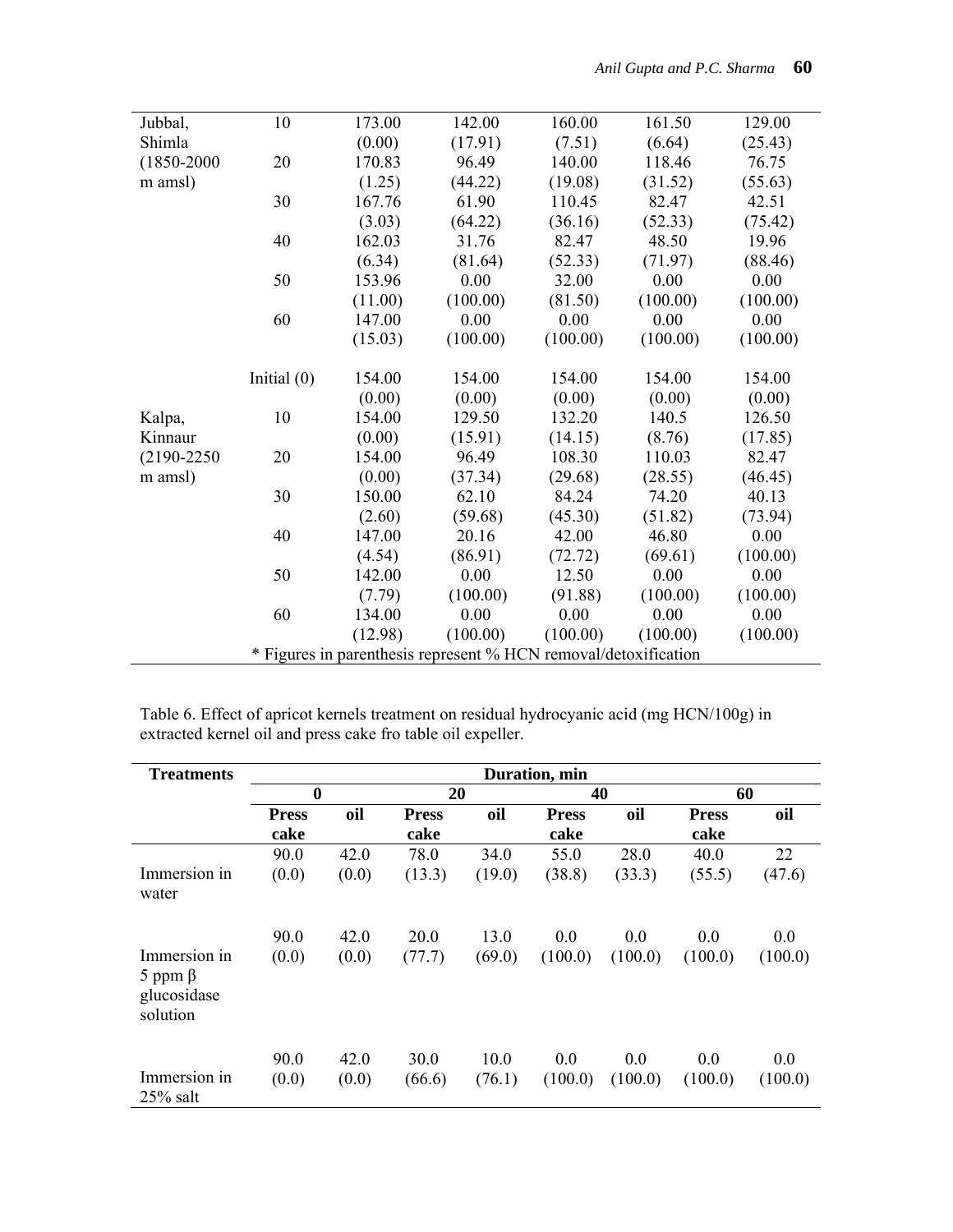| solution                                                  |               |                |                |                |                |                    |                |                |
|-----------------------------------------------------------|---------------|----------------|----------------|----------------|----------------|--------------------|----------------|----------------|
| Blanching                                                 | 90.0<br>(0.0) | 42.0<br>(0.0)  | 0.0<br>(100.0) | 0.0<br>(100.0) | 0.0<br>(100.0) | $0.0\,$<br>(100.0) | 0.0<br>(100.0) | 0.0<br>(100.0) |
| Immersion in<br>$10\%$ sodium<br>thiosulphate<br>solution | 90.0<br>(0.0) | 42.0)<br>(0.0) | 20.0<br>(77.7) | 6.8<br>(83.8)  | 0.0<br>(100.0) | $0.0\,$<br>(100.0) | 0.0<br>(100.0) | 0.0<br>(100.0) |

\*Figures in parenthesis represent % HCN removal/detoxification

|          | Oil yield, %                 |                            |                                                 |                                       |      |  |  |  |
|----------|------------------------------|----------------------------|-------------------------------------------------|---------------------------------------|------|--|--|--|
| Location | <b>Solvent</b><br>extraction | Oil press<br>(Power ghani) | <b>Baby oil expeller</b><br>$(4 \text{ bolts})$ | <b>Table oil</b><br>expeller<br>(Y2K) | mean |  |  |  |
| Mandi    | 45.6                         | 28.5                       | 32.0                                            | 38.0                                  | 36.0 |  |  |  |
| Shimla   | 46.6                         | 29.0                       | 31.5                                            | 37.5                                  | 36.1 |  |  |  |

Kinnaur 47.0 29.0 32.0 38.5 36.6

Table 7. Standardization of a method for extraction of kernel oil from apricot stones

Karsog, Mandi (930-935 m amsl.); Jubbal, Shimla (1850-2000 m amsl); Kalpa, Kinnaur, (2190- 2250 m amsl)

**Mean** (M)  $46.7$  29.4  $32.0$  38.2 -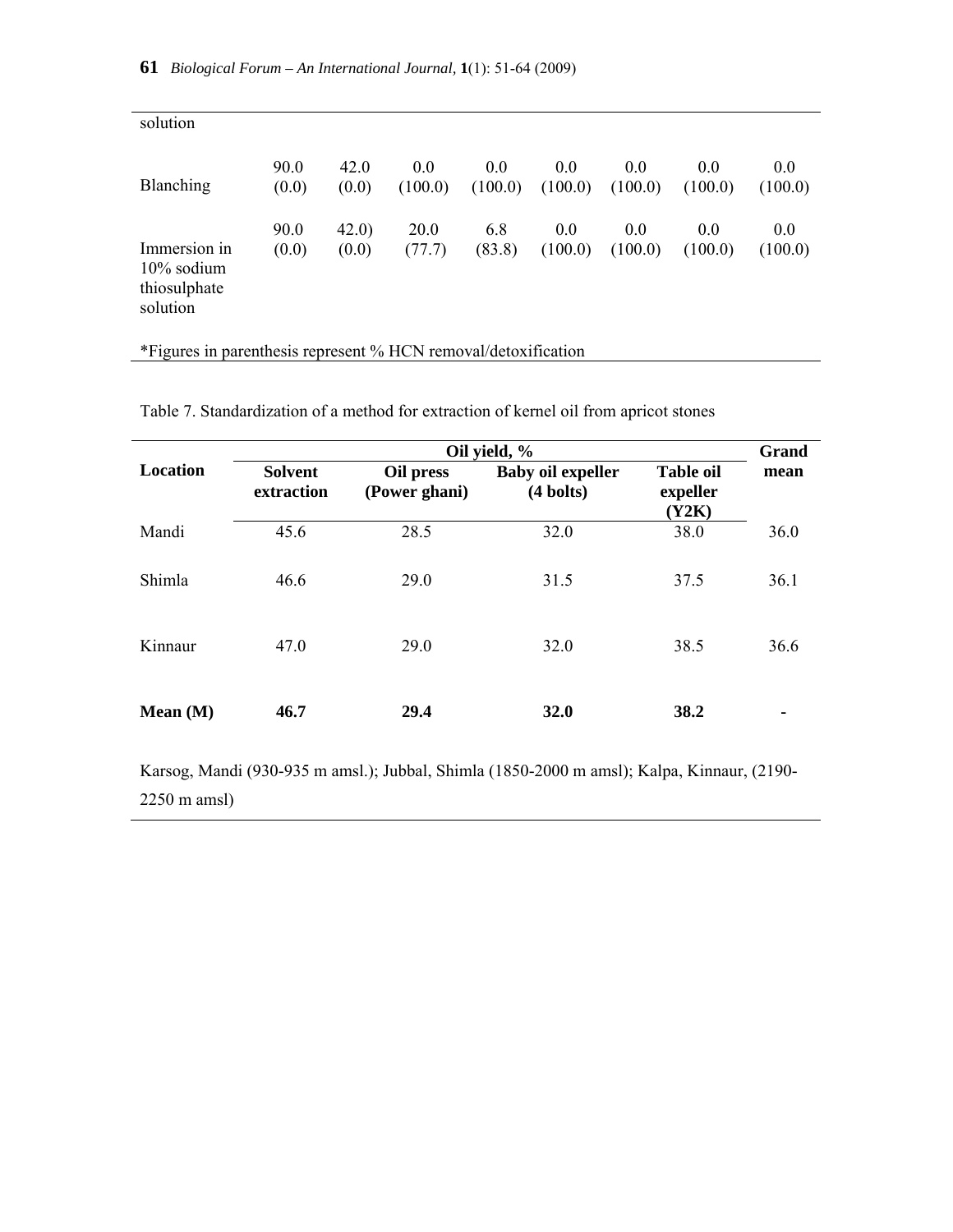| Locatio<br>$\mathbf n$ | <b>Type</b><br>of |           |           | Iodine value, $I_2/100g$ oil |                          |           |           | Saponification value,<br>mg KOH/g oil |                      |           |           |            | Acid value, mg KOH/g oil    |           |           | oil        | Peroxide value, meq/kg   |
|------------------------|-------------------|-----------|-----------|------------------------------|--------------------------|-----------|-----------|---------------------------------------|----------------------|-----------|-----------|------------|-----------------------------|-----------|-----------|------------|--------------------------|
|                        | kernel            | <b>SE</b> | <b>OP</b> | <b>TOE</b>                   | Gran<br>d<br><b>Mean</b> | <b>SE</b> | <b>OP</b> | <b>TOE</b>                            | Grand<br><b>Mean</b> | <b>SE</b> | <b>OP</b> | <b>TOE</b> | <b>Grand</b><br><b>Mean</b> | <b>SE</b> | <b>OP</b> | <b>TOE</b> | Gran<br>d<br><b>Mean</b> |
| Mandi                  | <b>Bitter</b>     | 100.4     | 100.2     | 100.3                        | 100.3                    | 191.1     | 191.9     | 192.7                                 | 191.9                | 2.3       | 2.9       | 3.0        | 2.7                         | 5.3       | 6.6       | 6.5        | 6.1                      |
| Shimla                 | <b>Bitter</b>     | 100.2     | 100.4     | 100.2                        | 100.3                    | 189.5     | 190.9     | 191.5                                 | 190.6                | 2.8       | 2.8       | 2.8        | 2.8                         | 5.4       | 6.6       | 6.5        | 6.2                      |
| Kinnaur                | <b>Bitter</b>     | 100.2     | 100.3     | 100.8                        | 100.4                    | 191.0     | 191.1     | 192.1                                 | 191.4                | 2.7       | 2.7       | 2.9        | 2.8                         | 5.1       | 6.7       | 6.7        | 6.2                      |
| <b>Mean</b><br>(M)     |                   | 100.3     | 100.3     | 100.4                        | 100.3                    | 190.5     | 191.3     | 192.1                                 | 191.3                | 2.6       | 2.8       | 2.9        | 2.8                         | 5.3       | 6.6       | 6.6        | 6.2                      |
| <b>Mean</b><br>(L)     |                   | 100.3     |           |                              |                          | 191.9     |           |                                       |                      | 2.7       |           |            |                             | 6.1       |           |            |                          |
| $CD_{0.05}$            | Location $(L)$    |           |           |                              | 2.75                     |           |           |                                       | <b>NS</b>            |           |           |            | 0.84                        |           |           |            | <b>NS</b>                |
|                        | Method $(M)$      |           |           |                              | 0.20                     |           |           |                                       | 0.90                 |           |           |            | 0.09                        |           |           |            | 0.99                     |
|                        | $L \times M$      |           |           |                              | 2.08                     |           |           |                                       | <b>NS</b>            |           |           |            | 0.50                        |           |           |            | 0.90                     |

Table 8. Effect of different oil extraction methods on the quality characteristics of apricot kernel oil

Mandi, Karsog (930-935 m amsl), Shimla, Jubbal (1850-2000 m amsl), Kinnaur, Kalpa (2190-2250 m amsl)

SE = Solvent extraction, OP =Oil Press, TOE = Table oil expeller, NS=Non significant, Bitter= bitter kernels oil, Sweet=sweet kernels oil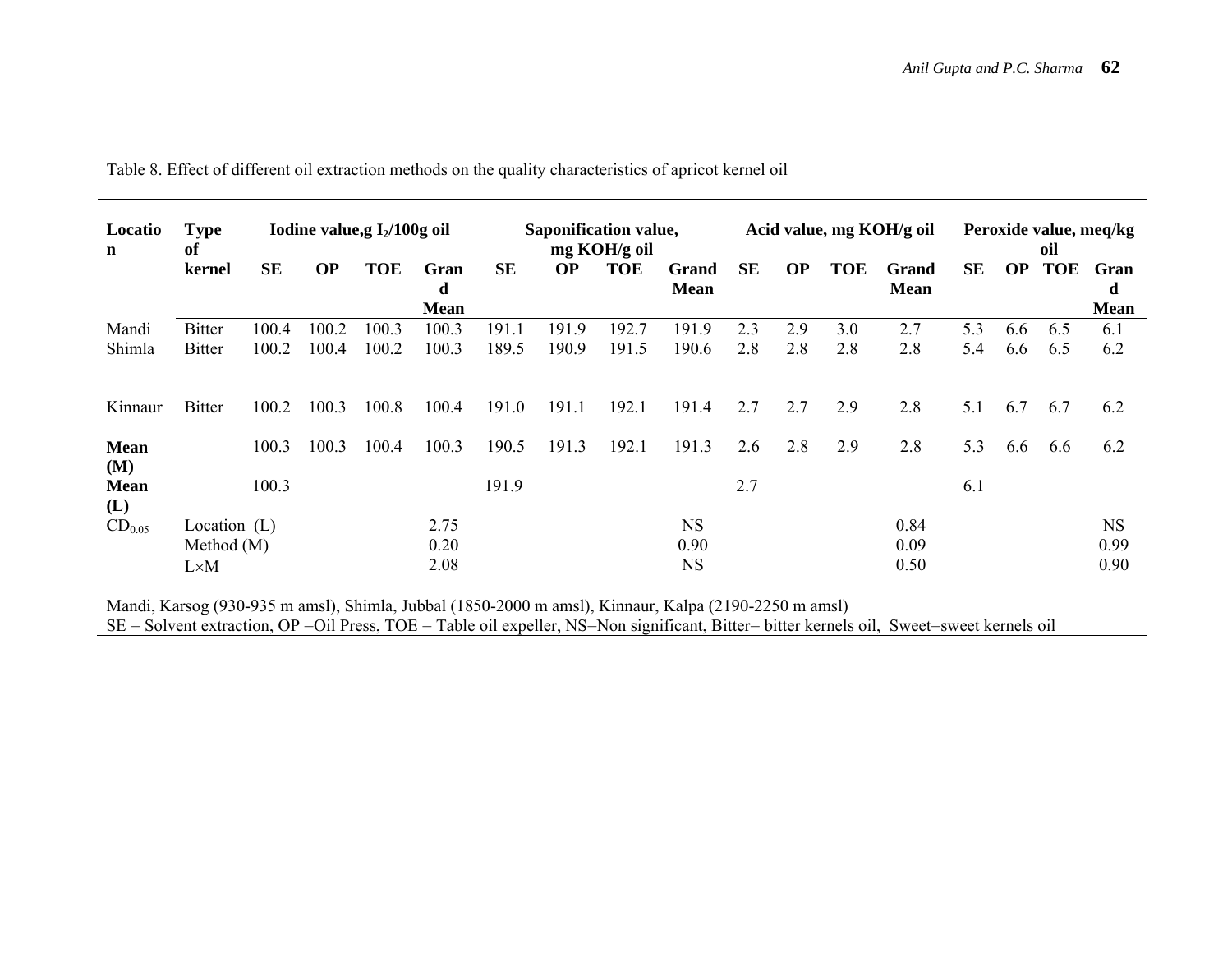| <b>Fatty acid</b>      |                                             |               | Per cent composition $(\% w/w)$ |
|------------------------|---------------------------------------------|---------------|---------------------------------|
| Palmitic $C_{16:0}$    |                                             |               | 7.79                            |
| Palmitoleic $C_{16:1}$ |                                             |               | 0.48                            |
| Stearic $C_{18:0}$     |                                             |               | 0.93                            |
| Oleic $C_{18:1}$       |                                             |               | 62.07                           |
| Linoleic $C_{18:2}$    |                                             |               | 27.76                           |
| Linolenic $C_{18:3}$   |                                             |               | 1.42                            |
| $\Sigma$ SFA           |                                             |               | 8.72                            |
| $\Sigma$ MUFA          |                                             |               | 62.55                           |
| $\Sigma$ PUFA          |                                             |               | 29.18                           |
| $\Sigma$ UFA           |                                             |               | 91.73                           |
| $U: S$ ratio           |                                             |               | 10.51:1                         |
| $\Sigma$ SFA           | - Saturated fatty acid;                     | $\Sigma$ MUFA | - Mono unsaturated fatty acid;  |
| $\Sigma$ PUFA          | - Poly unsaturated fatty acid; $\Sigma$ UFA |               | -Unsaturated fatty acid         |
| $U: S$ ratio           | - Unsaturate: saturate ratio                |               |                                 |

Table 9. Fatty acid composition of apricot kernel oil

Table 10. Cost of production of apricot oil at cottage scale

## **I. Machinery and equipment**

|             | <b>Particulars</b>                                            | Quantity |                | <b>Total Amount,</b> |
|-------------|---------------------------------------------------------------|----------|----------------|----------------------|
| S.N.        |                                                               |          | Unit cost (Rs) | $\mathbf{R}$ s       |
| $1_{-}$     | Mechanical decorticator<br>(breaking/crushing of stones/pits) | 1        | 44,000         | 44,000.00            |
| 2.          | Kernel oil expeller (Y2K) (oil<br>extraction)                 | 1        | 45,000         | 45,000.00            |
| 3.          | Oil filter press (oil filtration)                             | 1        | 25,000         | 25,000.00            |
| 4.          | PP cap sealing machine                                        | 1        | 10,000         | 10,000.00            |
| 5.          | Miscellaneous articles: Water tubs,<br>Sieves, Buckets, Trays |          | 5,000          | 5,000.00             |
| 6.          | Unforeseen expenditure                                        |          |                | 2,000.00             |
|             | <b>TOTAL FIXED COST</b>                                       |          |                | 1,31,000.00          |
| $\mathbf H$ | <b>Recurring cost</b>                                         |          |                |                      |
| 1           | Apricot stones, kg                                            | 1000     | 20             | 20,000.00            |
| 2           | Decortication, kg                                             | 1000     | 0.13           | 130.00               |
| 4           | Kernel separation, kg                                         | 320      | 1.75           | 560.00               |
| 5           | Kernel drying cost, electricity units                         | 50       | 3.50           | 175.00               |
| 7           | Extraction and filtration cost,                               | 50       | 3.50           | 175.00               |